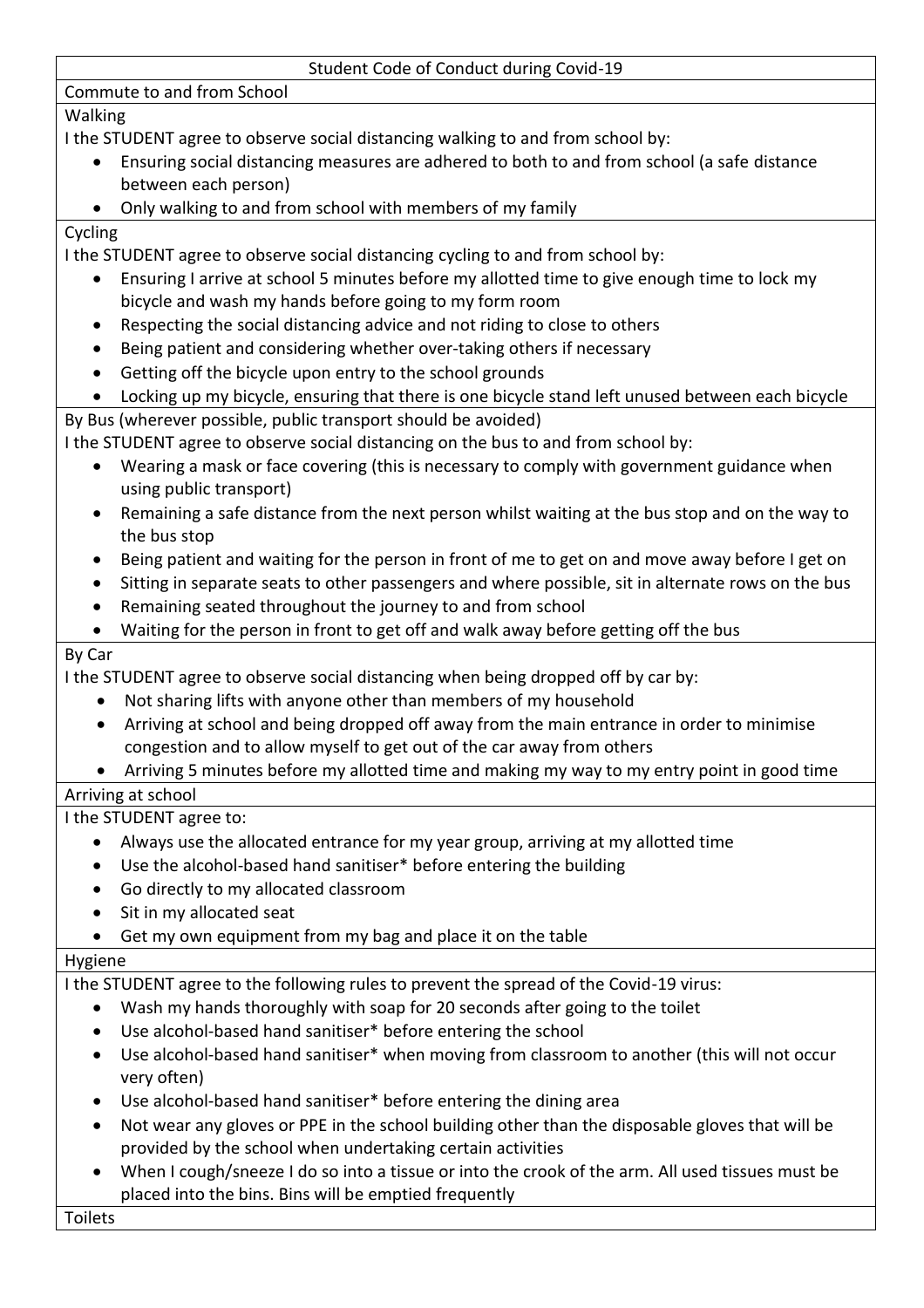I the STUDENT agree to the following rules when using the toilet to prevent the spread of the Covid-19 virus:

- Queue a safe distance from others
- No more than one person to use a cubicle at a time
- Wash my hands with soap and water for 20 seconds

## Report any issues I notice to a member of staff

## Behaviour

I the STUDENT agree to the following rules to prevent the spread of the Covid-19 virus:

- I will endeavour to social distance from other students
- I will not come into close proximity of adults, maintaining a distance of at least 1m (preferably 2m)
- I will not argue or question a member of staff giving instructions
- I will not deliberately touch other people (including shaking hands) or their belongings
- I will not cough or sneeze deliberately in another person's direction
- I will never spit
- I will never compromise the health and safety of others

#### Lessons

I the STUDENT agree to the following rules during lessons to prevent the spread of the Covid-19 virus:

- Follow my timetable to always be in the right place at the right time
- Bring all of my own equipment and not borrow from others
- To work hard and follow staff instructions
- To follow the learning behaviours as laid out in the Behaviour Policy and expectations of all school routines
- Sit in my designated seat without question
- Enter and exit the classroom as instructed to do so to maintain social distancing
- Wherever possible, not use the toilets during lesson time in order to limit movement around the school
- Use alcohol-based hand sanitiser\* /alcohol wipes when and how as instructed by my teachers
- Remain 1m+ (preferably 2m) away from my teacher

## Lunch

I the STUDENT agree to the following rules during lunch time to prevent the spread of the Covid-19 virus:

- Line up, following social distancing measures
- Use alcohol-based hand sanitiser\* when instructed to do so by duty staff before entering the dining hall
- Line up at the food servery maintaining social distancing
- Once served, sit at the benches, leaving a gap of at least 1m between myself and the next person
- Once I have eaten, I will leave the dining area to the playground, maintaining social distancing
- When lunch has ended as indicated by the ringing of a bell, I will move without fuss back to my

#### teaching room, maintain social distancing AND use alcohol hand sanitiser before re-entering my classroom

# The end of the day

I the STUDENT agree to the following rules at the end of the day to prevent the spread of the Covid-19 virus:

- Exit lessons and move through corridors sensibly and quietly, maintaining social distancing as much as possible
- Move to the exit point using the shortest route possible
- Leave the school at the designated time and not wait for my friends either in corridors or outside the building
- Make my way directly home, maintaining social distancing